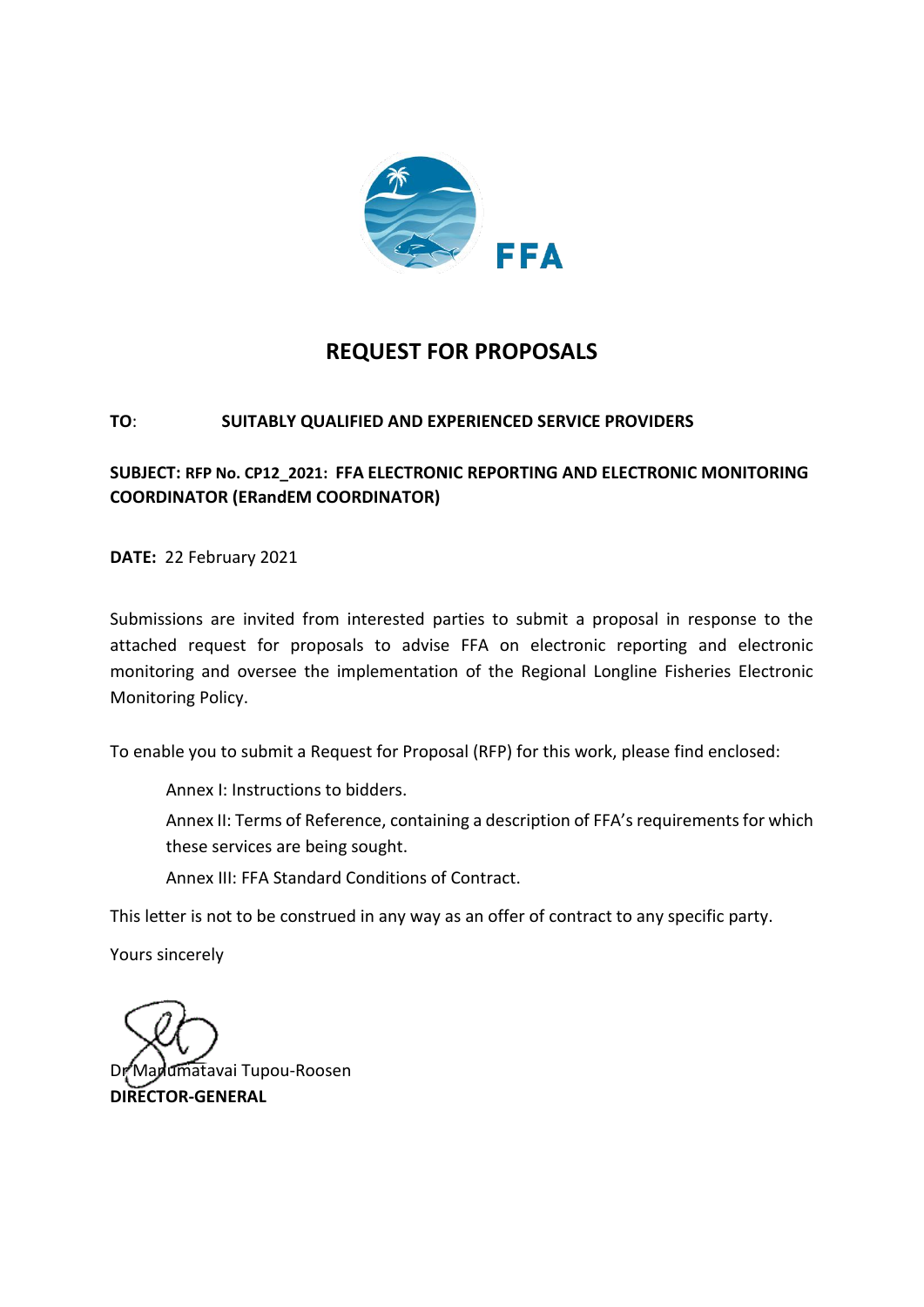**Annex I** 



## **Instruction to Bidders**

# **REQUEST FOR PROPOSALS NO. CP12\_2021**

#### **FFA ELECTRONIC REPORTING AND ELECTRONIC MONITORING COORDINATOR**

#### 1. Submission of Proposals

1.1. All proposals submitted together with all correspondence and related documents shall be in English.

If any of the supporting documentation or printed literature is in any other language, a written translation of the document in English should also be provided. In such cases the interpreted document will be used for processing and evaluation purposes.

1.2. All prices in the proposals must be presented in US Dollars (USD).

1.3. The deadline for submission of proposals is **Wednesday 24 March 2021, 16:30 pm Solomon Islands Time.** Any proposal received after this date will not be considered. FFA may, at its discretion, extend the deadline for the submission of proposals by notifying all prospective bidders in writing. The extension of the deadline may accompany a modification of the solicitation documents prepared by FFA on its own initiative or in response to a clarification requested by a prospective bidder.

1.4. In submitting a proposal, interested parties should demonstrate a clear understanding of the Terms of Reference (TOR) as set out, with appropriate explanatory comments, proposed timelines for implementation and delivery of the required work.

1.5. The successful bidder will be required to sign an FFA standard contract for the delivery of services. The FFA Standard Conditions for Contract are not negotiable.

1.6. The proposal should also include:

- (i) A cover letter outlining proposed methodology and timelines for undertaking the assignment as per the Terms of Reference (Annex II).
- (ii) A maximum of 10 pages of information on the CVs of the personnel proposed to undertake the work, their background and relevant experience of the consultant to complete the work as well as a summary of any similar or related experience.
- (iii) A separately enclosed financial proposal providing a detailed cost summary for carrying out of the work.

#### 2. Period of validity of proposals

2.1. Proposals shall remain valid for forty (40) days after the date of Proposal submission prescribed by FFA, pursuant to the deadline clause. A Proposal valid for a shorter period may be rejected by FFA on the grounds that it is non-responsive.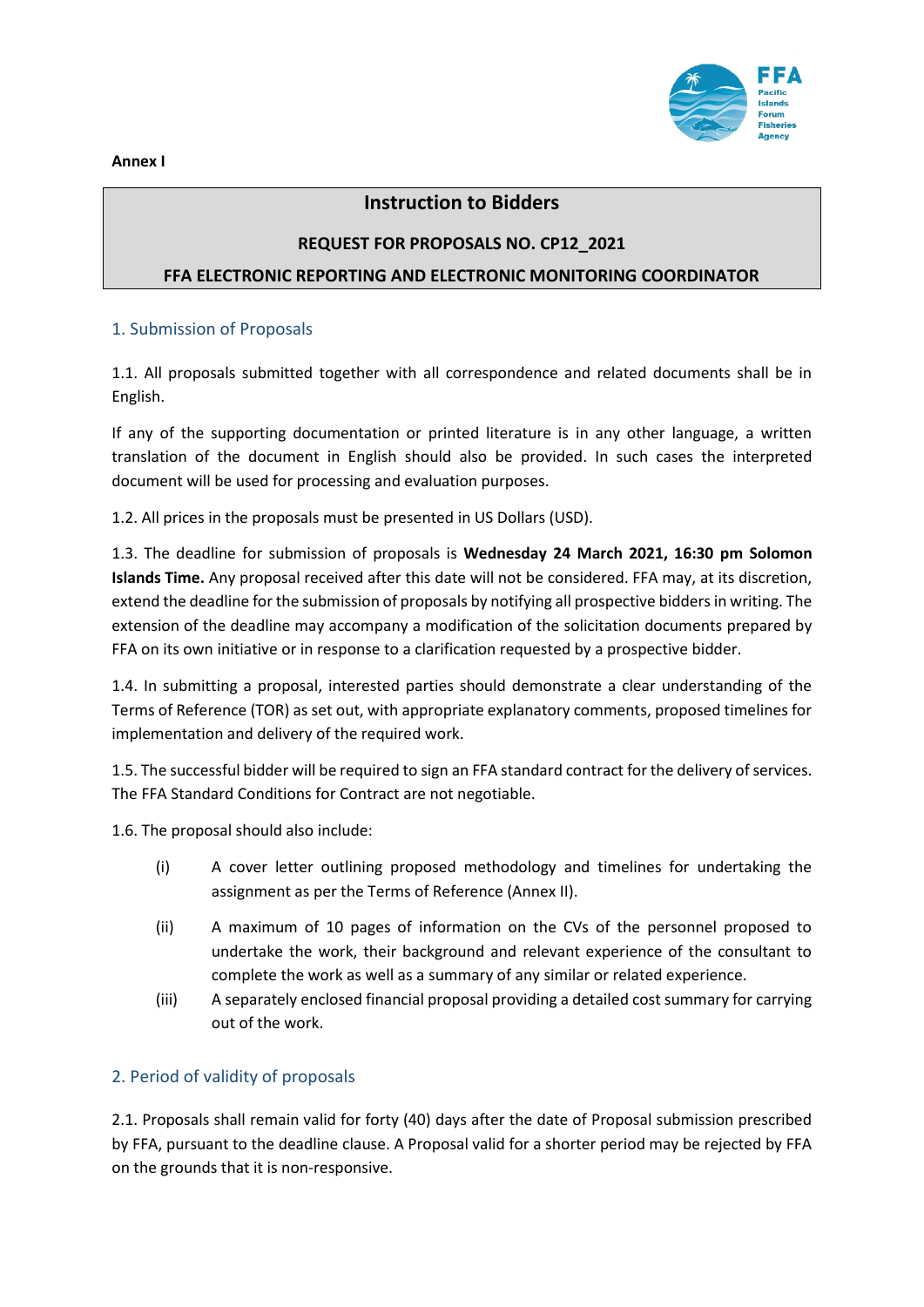

2.2. In exceptional circumstances, FFA may solicit the bidder's consent to an extension of the period of validity. The request and the responses thereto shall be made in writing. A bidder granting the request will not be required nor permitted to modify its Proposal.

## 3. Outputs required

The ERandEM Coordinator will be required to advise FFA on electronic reporting and electronic monitoring issues and oversee the implementation of the Regional Longline Fisheries Electronic Monitoring Policy. The following outputs are required:

- A well-managed workplan with clear milestones to be achieved within a specified timeframe.
- Monthly reports which will detail all activities undertaken, make recommendations on next steps and provide updates on progress of implementation of the EM Policy as well as status of work related to ERandEM.

### 4. Evaluation Criteria

A two-stage procedure will be used in evaluating the proposals, with evaluation of the technical proposal being completed prior to any price proposal reviewed and compared. The financial proposal will only be reviewed for submissions that have passed the minimum technical score of 70% of the total obtainable score in the evaluation of the technical proposals.

The technical proposal is evaluated on the basis of its responsiveness to the competency requirements as outlined in the following.

The consultant will be required to demonstrate considerable experience in similar work and must have had some understanding of the Pacific Islands Region and its society. Working knowledge of the wider Pacific Islands region will be an advantage but is not necessary. He/she will also be required to provide some examples of relevant work he or she has undertaken in the past.

| <b>Competency Requirements</b>                                                                                                                       | <b>Score Weight</b> | <b>Total Obtainable</b> |
|------------------------------------------------------------------------------------------------------------------------------------------------------|---------------------|-------------------------|
|                                                                                                                                                      | (%)                 | <b>Score</b>            |
| Cited examples of relevant similar or related experience.                                                                                            | 20                  | 40                      |
| The methodology proposed to undertake the required work and<br>the timeline proposed for completion of the work and submission<br>of a final report. | 50                  | 100                     |
| The qualifications and experience of the personnel proposed to<br>undertake the assignment.                                                          | 30                  | 60                      |
| <b>Total Score</b>                                                                                                                                   | 100%                | 200                     |
| <b>Qualification Score</b>                                                                                                                           | 70%                 | 140                     |

In the Second Stage, the financial proposal of all bidders, who have attained a minimum of 70% score in the technical evaluation, will be compared. The contract will be awarded to the bidder(s) offering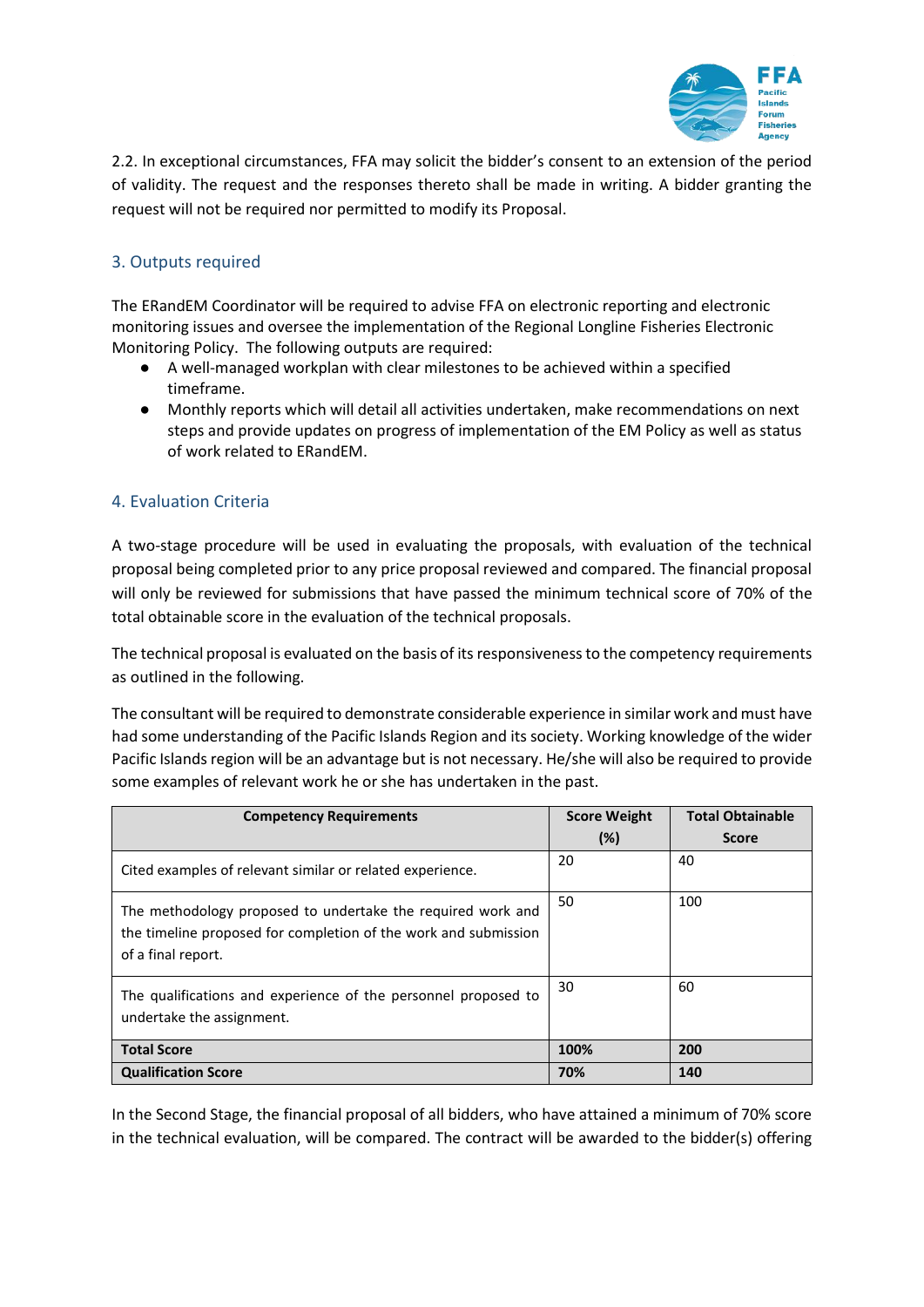

the best value for money taking in account the accumulative scores of technical and financial evaluations.

Note: Submissions may include proposing an individual person to undertake this work or a team of personnel.

### 5. Financial Proposals

The financial proposal should be submitted by separate cover and not included as part of the technical proposal. Financial proposals should provide a budget for the project including professional fees, travel and accommodation and any other costs associated with the completion of this work.

### 6. Requests for further information

Requests for any additional information, queries or questions are to be emailed to the FFA Compliance Policy Advisor, Ms. 'Ana F. Taholo at [ana.taholo@ffa.int](mailto:ana.taholo@ffa.int)

### 7. Award of Contract

A contract shall be issued to the successful tenderer and payment will be made, in accordance with the contract, upon successful completion and submission of the required outputs.

Tenders should be addressed to:

#### *The Director-General*

*FFA Tender Committee Procurement reference number CP12\_2021–FFA Electronic Reporting and Electronic Monitoring Coordinator (ERandEM Coordinator)*

*PO Box 629*

*Honiara, Solomon Islands*

or the Tender document may be emailed in pdf format to [procurement@ffa.int](mailto:procurement@ffa.int) with the subject line: **Procurement Reference Number CP12\_2021–** *ERandEM Coordinator* 

#### 8. FFA's right to vary requirements at time of award.

FFA reserves the right at the time of award of contract to vary the quantity of services and goods specified in the RFP without any change in price or other terms and conditions.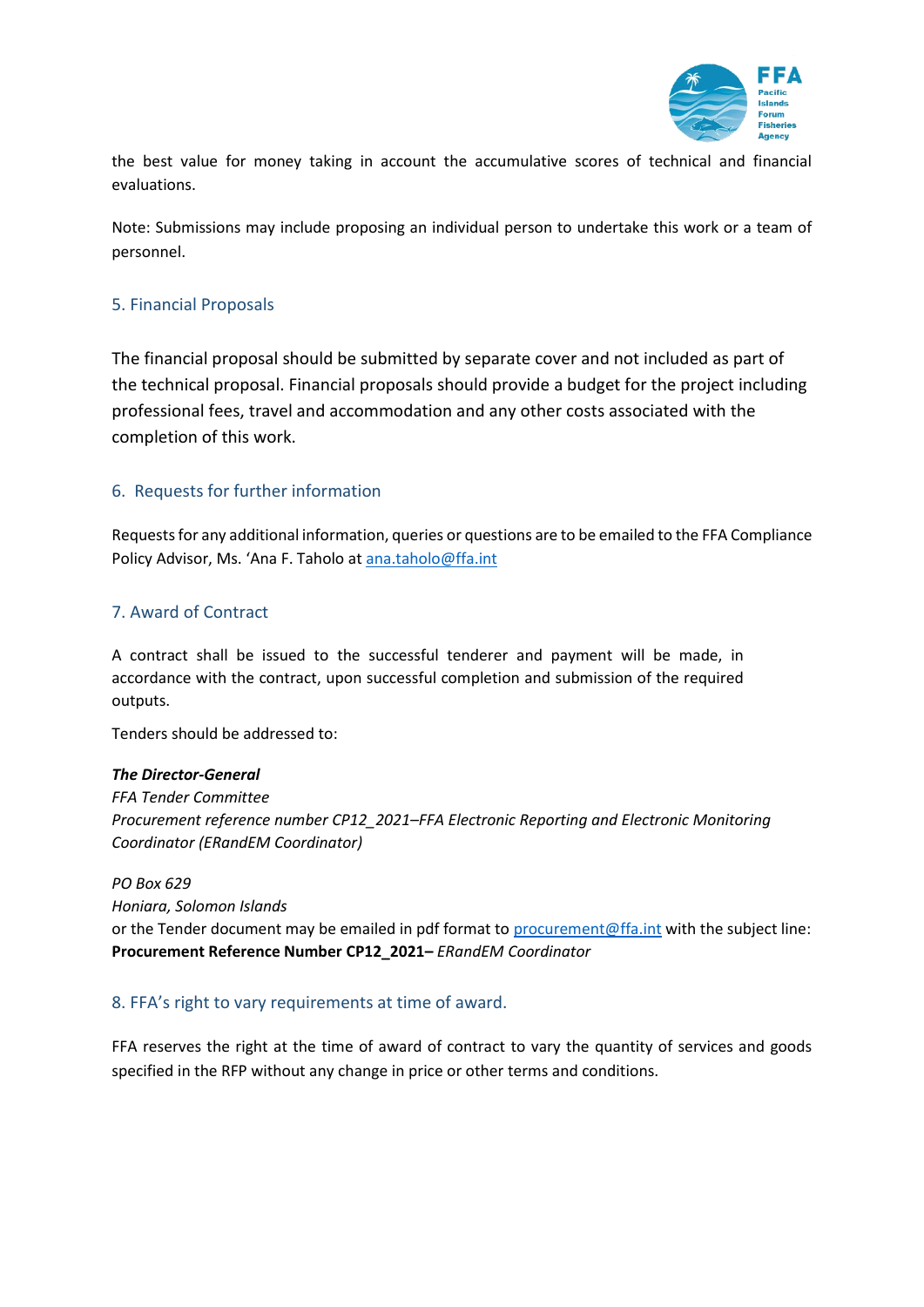

## 9. Closing date for proposals

Proposals should be emailed to [procurement@ffa.int](mailto:procurement@ffa.int) with copies to the above contacts with the subject line heading "ERandEM Coordinator". The deadline for receipt of proposals **Wednesday 24 March 2021, 16:30pm Solomon Islands Time**.

Note: The FFA Standard Conditions of Contract are not negotiable.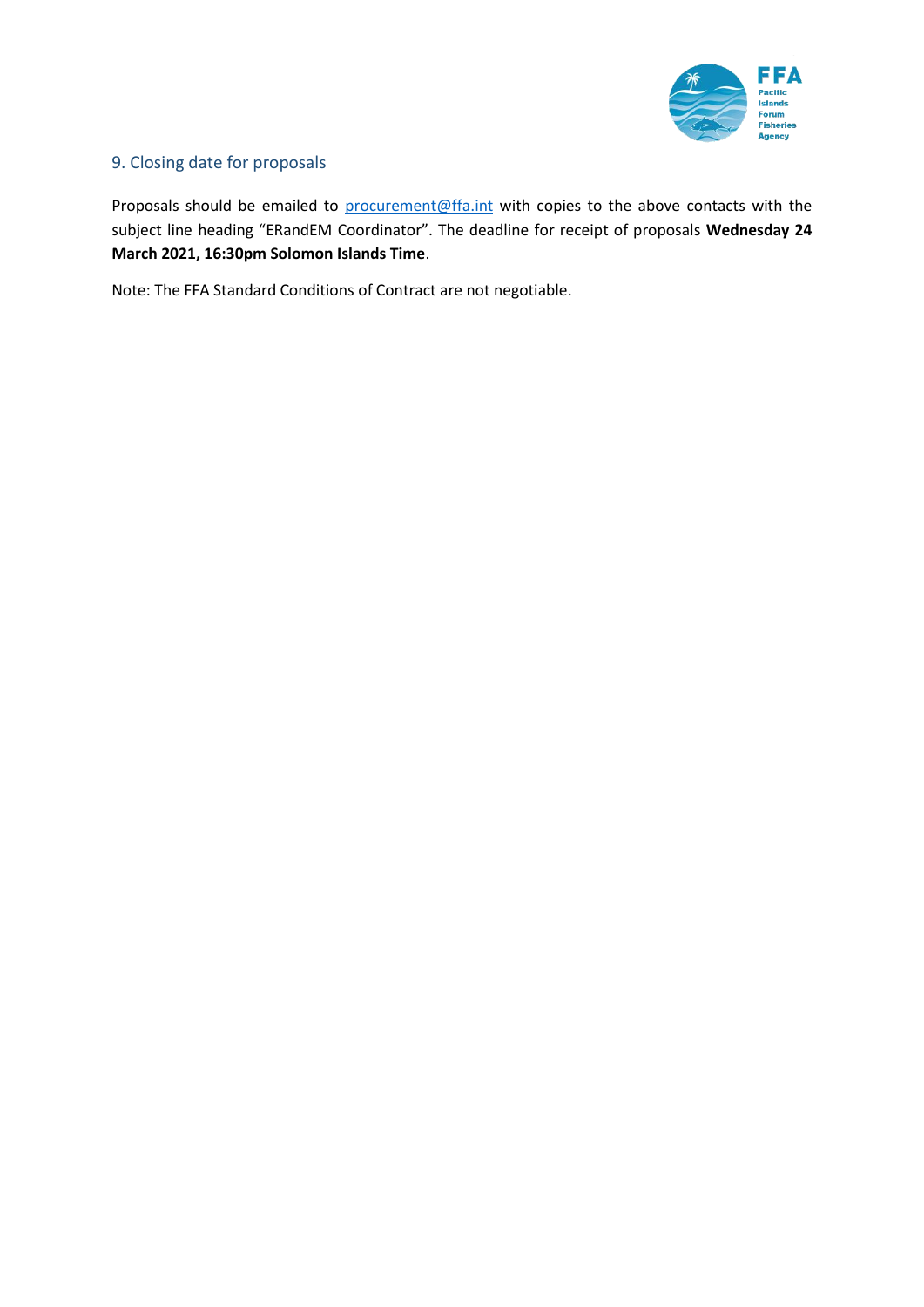**Annex II** 



## **Terms of Reference**

#### **REQUEST FOR PROPOSALS NO. CP12\_2021**

#### **FFA ELECTRONIC REPORTING AND ELECTRONIC MONITORING COORDINATOR**

#### **Title**

## **FFA ERandEM COORDINATOR - TO ADVISE FFA ON ELECTRONIC REPORTING AND ELECTRONIC MONITORING AND OVERSEE THE IMPLEMENTATION OF THE REGIONAL LONGLINE FISHERIES ELECTRONIC MONITORING POLICY**

#### **Background**

#### **About the Pacific Islands Forum Fisheries Agency**

The Pacific Islands Forum Fisheries Agency (FFA) was established by Forum Leaders in 1979 to strengthen the national capacity and regional solidarity of Forum member countries in the sustainable management and development of their offshore fisheries resources. Tuna fisheries make a significant contribution to many FFA members' economies and are an important source of revenue for government and export earnings. The WCPO tuna fishery is one of the largest in the world, catching over two million tonnes annually and is worth over 3USD billion a year. In addition, the four main target tuna stocks in the region are currently considered to be at sustainable levels. The Agency is responsible for assisting its 17 members to coordinate sustainable tuna fishery management policies in their exclusive economic zone and for promoting the development of their tuna fishery arrangements.

#### **FFA's Role for its Members**

FFA consists of the Forum Fisheries Committee (FFC) of officials and FFC Ministerial Meeting which are its governing bodies, and a Secretariat which is based in Honiara, Solomon Islands. The FFA Secretariat provides advice, technical assistance and other services to Members at the national, subregional and regional level. The Secretariat is organised into four divisions: Fisheries Management, Fisheries Development, Fisheries Operation and Corporate Services.

The Vision of the members of the FFA is that "Our people enjoying the greatest possible social and economic benefits from the sustainable use of offshore fisheries resources".

Its Mission is "Empowering FFA Members to take collective and national action for the sustainable use of offshore fisheries resources".

#### **Electronic Reporting and Electronic Monitoring**

Electronic Reporting and Electronic Monitoring work sits across the Fisheries Operations and Fisheries Management Divisions of FFA. Fisheries are becoming increasingly dependent upon electronic solutions for both management and compliance purposes. These solutions have continued to evolve over time and many of our members are using electronic tools to capture and transmit fishery data through electronic reporting (ER) and/or electronic monitoring (EM). Examples of ER include electronic entry and transmission of catch logsheets, observer reports and offload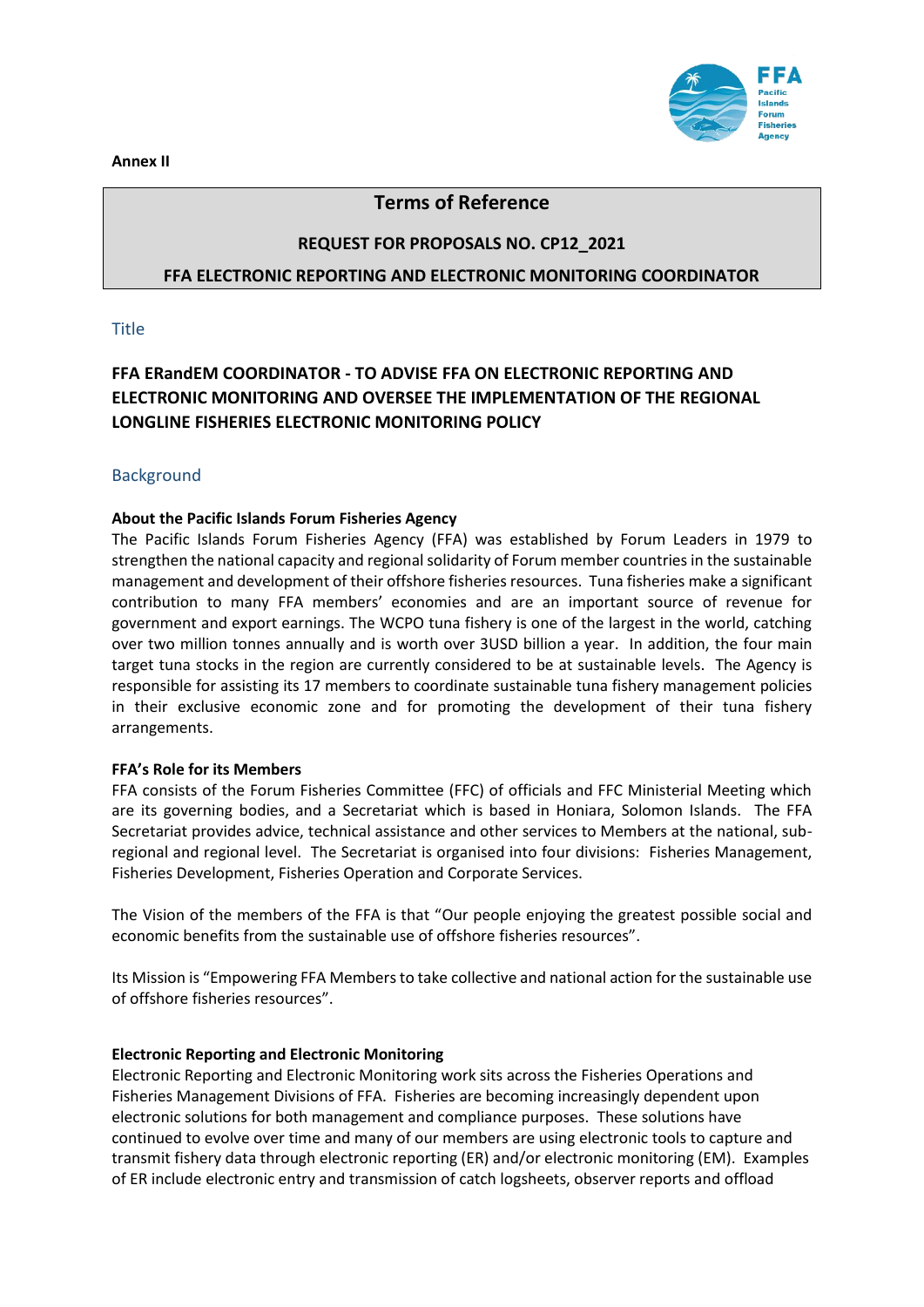

records. E-Reporting provides the opportunity for real time reporting of critical information through satellite transmission or mobile networks, as well as to store data for download at the end of a trip. Whilst ER may be more advanced amongst FFA members, EM, apart from VMS, is still either being trialed or at an early stage of implementation by some. Status of implementation of both ER and EM in the region, as at mid-2020, can be found at<https://www.wcpfc.int/node/46590>

At FFC114 (June 2020), FFA members reaffirmed their commitment to progressively adopt electronic reporting for fishing vessels operating within their exclusive economic zones and the high seas with a view to achieving 100% adoption by 2022, noting the need to cater for special circumstances of small domestic vessels operating solely within EEZs. FFC114 also adopted th[e Regional Longline](https://oceanfish.spc.int/en/meetingsworkshops/dcc/512-ll-em-compliance-data-and-transhipment-standards-workshop-2020)  [Fisheries Electronic Monitoring Policy,](https://oceanfish.spc.int/en/meetingsworkshops/dcc/512-ll-em-compliance-data-and-transhipment-standards-workshop-2020) as a guide for members in support of the development of their national EM programmes. Further, FFC114 tasked the Secretariat, in collaboration with SPC and PNAO, to develop a fully costed work plan to progress implementation of the EM Policy. A draft workplan is in place which will require active review and monitoring in order to progress the tasks required therein.

In the WCPFC context, an ERandEM Working Group (WG) has been in place since 2015 and has held four meetings to-date. Whilst the first two meetings focussed on ER, the third and fourth shifted focus to EM. The current discussion is on a draft Conservation and Management Measure (CMM) for EM and the development of EM standards. More information can be found on WCPFC ERandEMWG a[t https://www.wcpfc.int/erandem-iwg](https://www.wcpfc.int/erandem-iwg)

The Pacific Community (SPC) actively supports members with ER and EM including through the rollout of ER tools, EM development and facilitating regional workshops. Further information is available here - [E-Reporting & E-Monitoring \(spc.int\).](https://oceanfish.spc.int/en/meetingsworkshops/e-reporting-a-e-monitoring)

#### **Service Description and Objectives:**

- The FFA Secretariat is seeking to engage the services of a consultant to provide advice and support to FFA decision-making and associated technical perspectives on electronic reporting and electronic monitoring issues and oversee the implementation of the Regional Longline Fisheries Electronic Monitoring Policy.
- The consultant will take on the role of FFA ER and EM Coordinator and coordinate and progress FFA Secretariat and Member ER and EM development and issues including the implementation of the EM Longline Policy, over the coming eighteen (18) months.
- The objective is to provide advice and support to the FFA Secretariat and Members with regard to strategies and issues related to ER and EM in an effective and timely manner.

#### **Scope of Services**

The FFA ER and EM Coordinator is expected to coordinate and oversee all work related to ER and EM including, but not limited to:

● Provide support to, and formulate advice for, FFA members on issues related to ER and EM including in relation to the FFA MCS working group and WCPFC related meetings;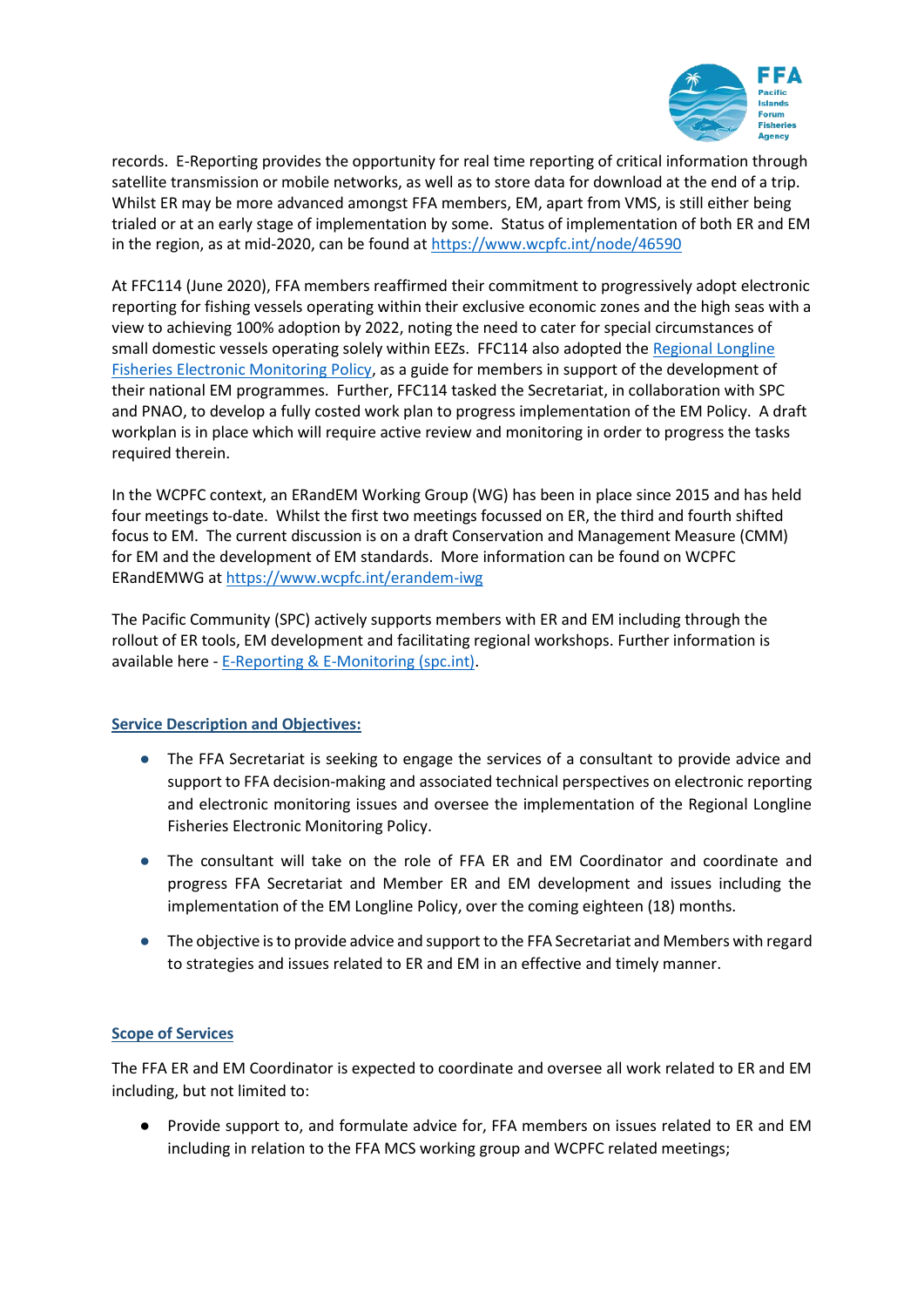

- Progress, monitor and implement the Regional Longline EM Policy, including further advancing the work to develop comprehensive EM standards suitable for all FFA members;
- Oversee any consultancies and contracts required to progress the implementation of the EM Policy, including development of ToRs and active oversight of work being undertaken;
- Provide input into researching and/or investigating appropriate technologies/developments related to ER and EM and liaise with service providers to ensure relevant information can be conveyed to FFA Members;
- Provide strategic assistance to FFA Members to assist with the development of national ER and EM strategies and in sourcing associated technical and financial resources;
- Liaise on an ongoing basis with SPC, PNAO and other relevant organisations on the provision of assistance and support to ER and EM initiatives;
- Work in close collaboration and on a daily basis with other FFA staff, particularly those staff in the Fisheries Operations and Fisheries Management Divisions whose work interfaces directly with work on ER and EM.

### **Outputs**

The following outputs are required:

- A well-managed workplan on both ER and EM with clear milestones to be achieved for each within a specified timeframe;
- Monthly reports with documentation of activities undertaken including recommendations on next steps and updates on progress with the implementation of the EM Policy as well as status of Secretariat, sub-regional and national level work related to ER and EM.

#### **Reporting documents**

● Monthly reports, which will detail all activities undertaken and make recommendations on next steps.

#### **Institutional Arrangements**

● The consultant will undertake this work under the overall supervision of the Director of Fisheries Operations but will also work collaboratively with relevant FFA staff.

#### **Period of the Consultancy**

- This consultancy will be from the date of signature of contract for a period of eighteen months initially, with the possibility of extension.
- The FFA ERandEM Coordinator role is anticipated to be close to the equivalent of a full-time position for one person.
- The consultant will note that the work plan to be provided should be structured so that all activities are completed within specified dates.

#### **Operational Arrangements**

- Given the current pandemic, the ERandEM Coordinator maybe expected to start remotely and be home-based.
- When normalcy returns, the consultant would be expected to spend considerable periods of time based at the FFA Secretariat in Honiara but there is the flexibility to consider alternative arrangements that will still deliver on the scope of services.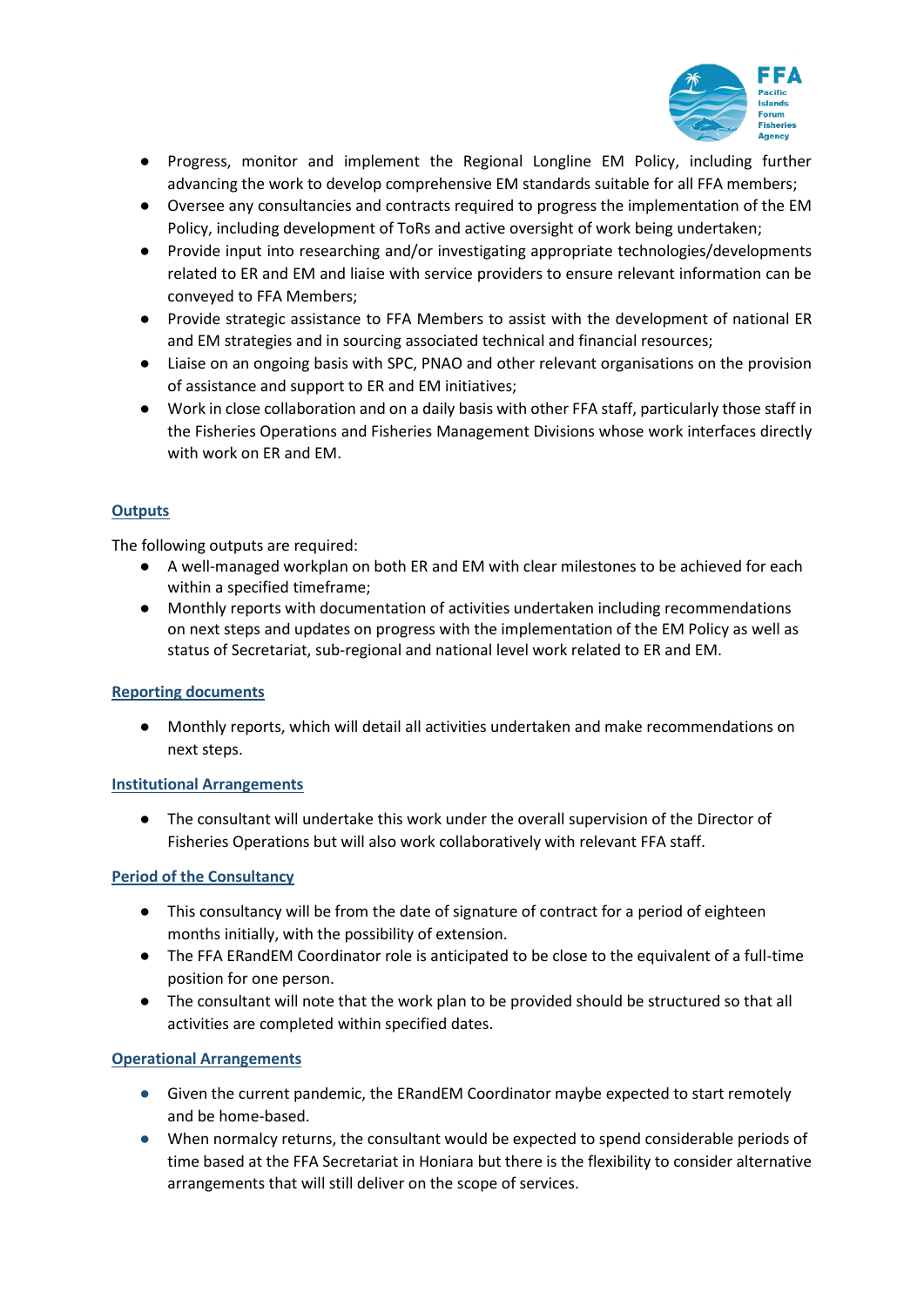

### **Qualifications of the Consultant**

- The consultant should present their qualifications and relevant experience that shall be commensurate with the skills required including in fisheries management, fisheries science, information technology or related field relevant to the demands of the role.
- Experience in the field of electronic reporting and electronic monitoring, ideally in the context of fisheries, is essential.
- Familiarity with the work of FFA and experience working in the Pacific region with regional organisations and FFA member countries would also be an advantage.

#### **Remuneration**

While competitive bids are sought for award of this contract, the following guidance is provided with respect to financial bids. It is anticipated that this role will be roughly equivalent to a full time FFA advisory role under FFA Salary Band 12 (attached). Specific terms and conditions to be applied to this contract will depend on the circumstances of the successful bidder, including whether or not they intend to relocate to Honiara for all or part of the duration of the contract.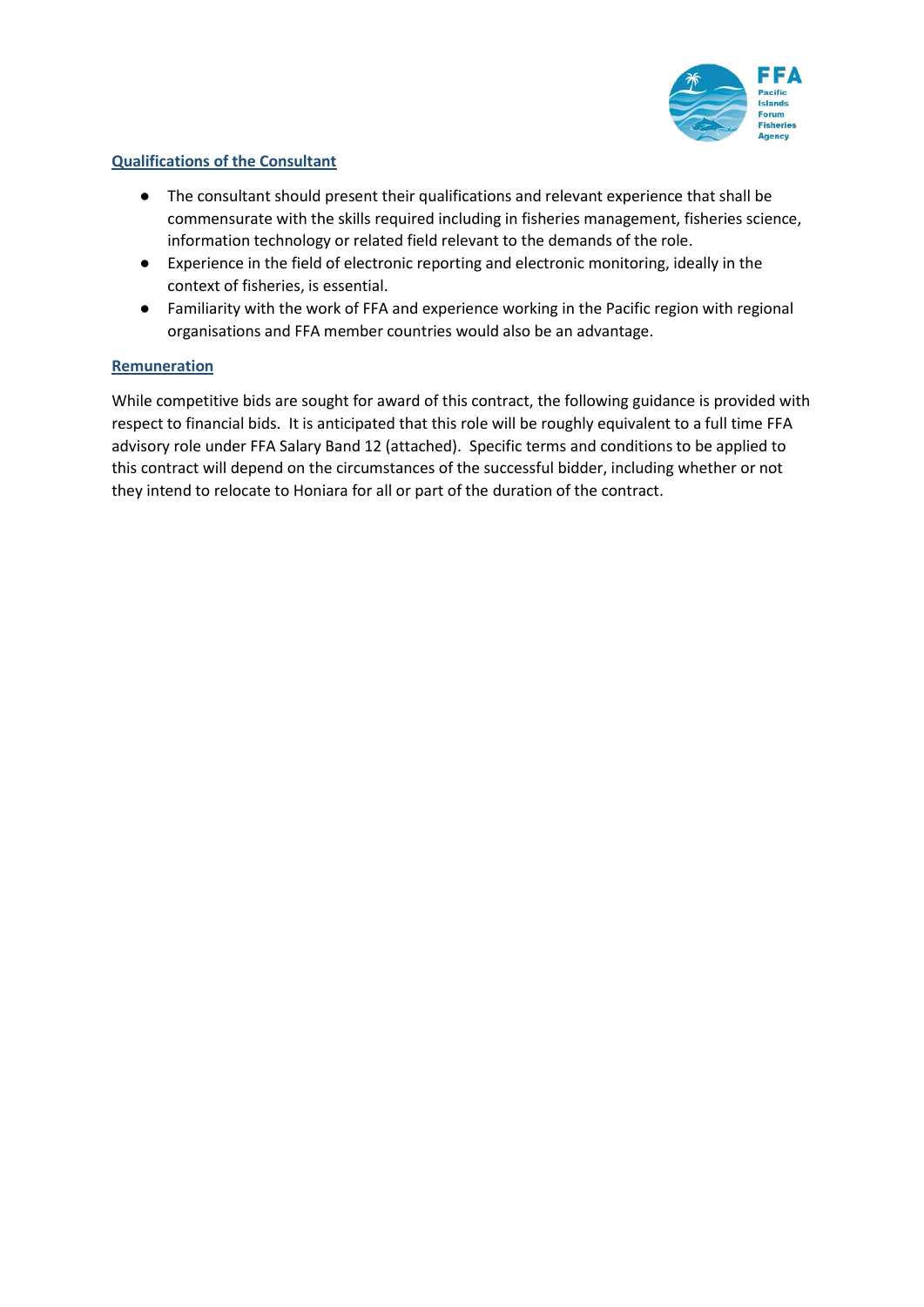

## **FFA STANDARD CONDITIONS OF CONTRACT**

#### **REQUEST FOR PROPOSALS CP12\_2021**

## **FFA ELECTRONIC REPORTING AND ELECTRONIC MONITORING COORDINATOR**

#### **(ERandEM COORDINATOR)**

#### 1. Definitions

#### 1.1 In this Contract:

- (a) "Consultancy Services" means the Consultancy Services described in Schedule A;
- (b) "Memorandum of Agreement" means the agreement executed by and between FFA and the Institution in which these Conditions have been incorporated by reference;
- (c) "FFA" means the Pacific Islands Forum Fisheries Agency, based in Honiara, Solomon Islands;
- (d) "Contract" means the Memorandum of Agreement together with these Conditions and all other schedules and documents, if any, annexed to the Memorandum of Agreement or incorporated therein and intended to form part of the contractual relationship between the parties;
- (e) "Confidential Information" means information that:
	- (i) is by its nature confidential;
	- (ii) is designated by FFA as confidential;
	- (iii) the Institution knows or ought to know is confidential;

but does not include information which:

- is or becomes public knowledge other than by breach of this Contract;
- is in the possession of the Institution without restriction in relation to disclosure before the date of receipt from FFA;
- has been independently developed or acquired by the Institution
- (f) "Usual Place of Residence" means the place of residence of the Institutions during the duration of the consultancy, as designated in the Memorandum of Agreement;
- (g) "Term of Engagement" means the entire period during which the Institutions will be expected to perform the Consultancy Services.
- 1.2 Words importing a gender include any other gender.
- 1.3 Words in the singular number include the plural and words in the plural number include the singular.
- 1.4 Clause headings in this Contract are for convenient reference only and have no effect in limiting or extending the language of the provisions to which they refer.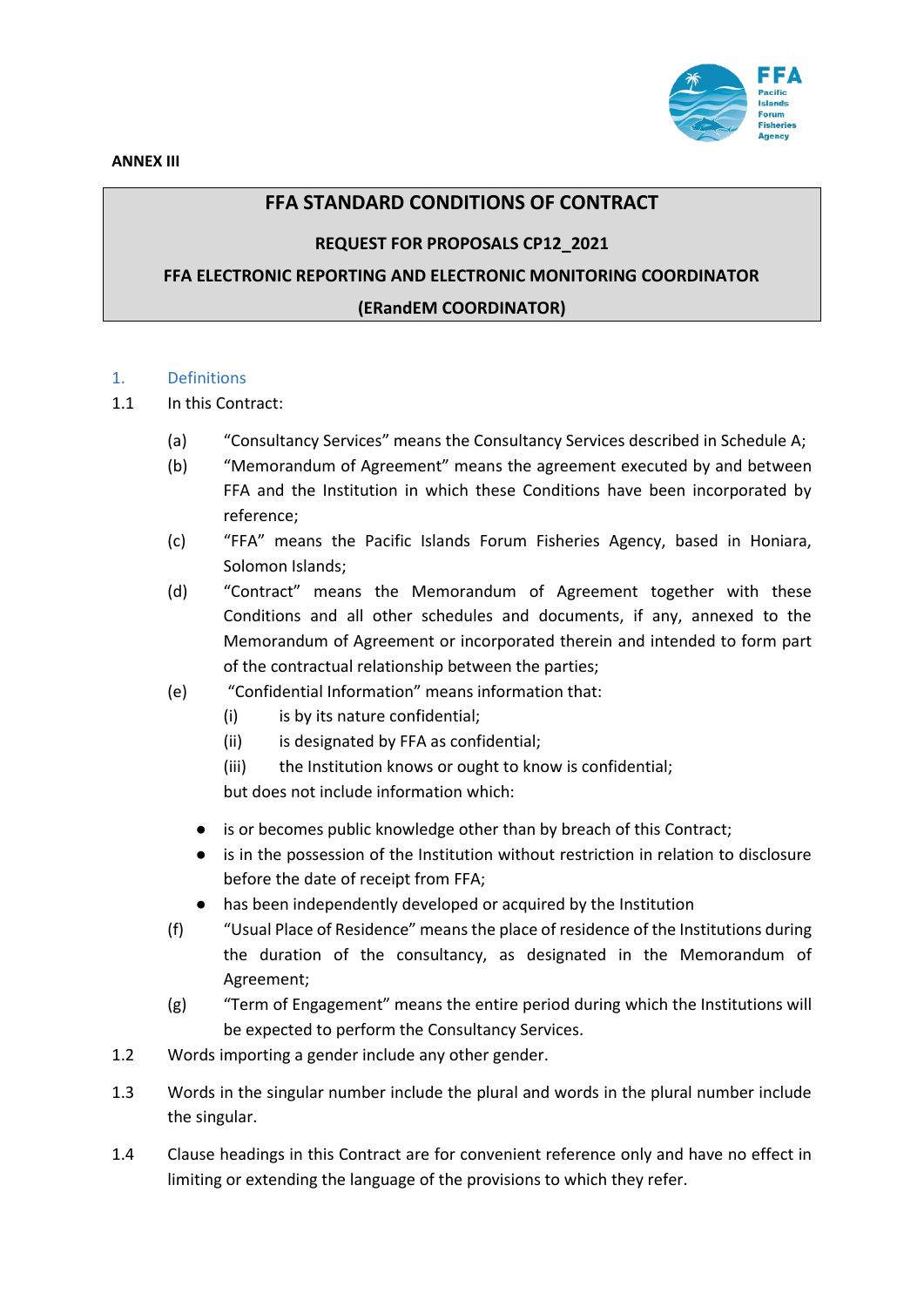

1.5 A reference to a Schedule is a reference to a Schedule to this Contract and includes such Schedule as amended or replaced from time to time by agreement in writing between the parties.

### 2. Fees

- 2.1 FFA shall pay fees to the Institutions in respect of the Consultancy Services at the rate and in the currency specified in Schedule B to the Memorandum of Agreement on the basis of time spent by the Institutions in performing the Consultancy Services. For the purpose of determining the amount of such fees:
- (a) Where the fees are expressed in terms of a daily rate the time spent in performing the Consultancy Services shall be determined solely on the basis of the number of days actually worked by the Institution in performing the Consultancy Services, including travel time.
- 2.2 Except as otherwise agreed between FFA and the Institution, no fees will be paid in respect of work performed other than during the Term of Engagement.

### 3. Expenses

- 3.1 In addition to the fees specified in clause 2 and subject to Schedule A and Schedule B, FFA shall pay to or reimburse the Institution for the following:
- (a) A daily subsistence allowance (DSA) at standard FFA rates for every day during the term of engagement during which the Institution shall be absent from the Usual Place of Residence for the purpose of performing the Consultancy Services; provided that DSA will be paid for the day of departure from the Usual Place of Residence but not for the day of return thereto. The DSA covers all accommodation charges, including government taxes (where applicable), meals, laundry and incidental expenses.
- (b) All transportation costs properly and reasonably incurred by the Institution in travelling for the purposes of the Consultancy Services whether within the Country of Assignment or elsewhere, including the cost of transportation by an appropriate means of public transport between the Usual Place of Residence and the nearest convenient international airport and the cost of economy class air travel.
- (c) All other reasonable out-of-pocket expenses of the Institution arising directly out of the performance of the Consultancy Services, including communications charges, airport and departure taxes, visa fees, taxi fares, and photocopying charges.

## 4. Payment of Fees, Costs and Expenses

- 4.1 Consultancy fees payable under the Contract will be paid in accordance with Schedule B and to the satisfaction of the FFA.
- 4.2 Where the Consultancy Services have not been performed to the satisfaction of FFA, FFA may withhold the balance of the fees in whole or in part and may:
	- (a) require the Institution to carry out whatever additional work is required to complete the Consultancy Services to the satisfaction of FFA; or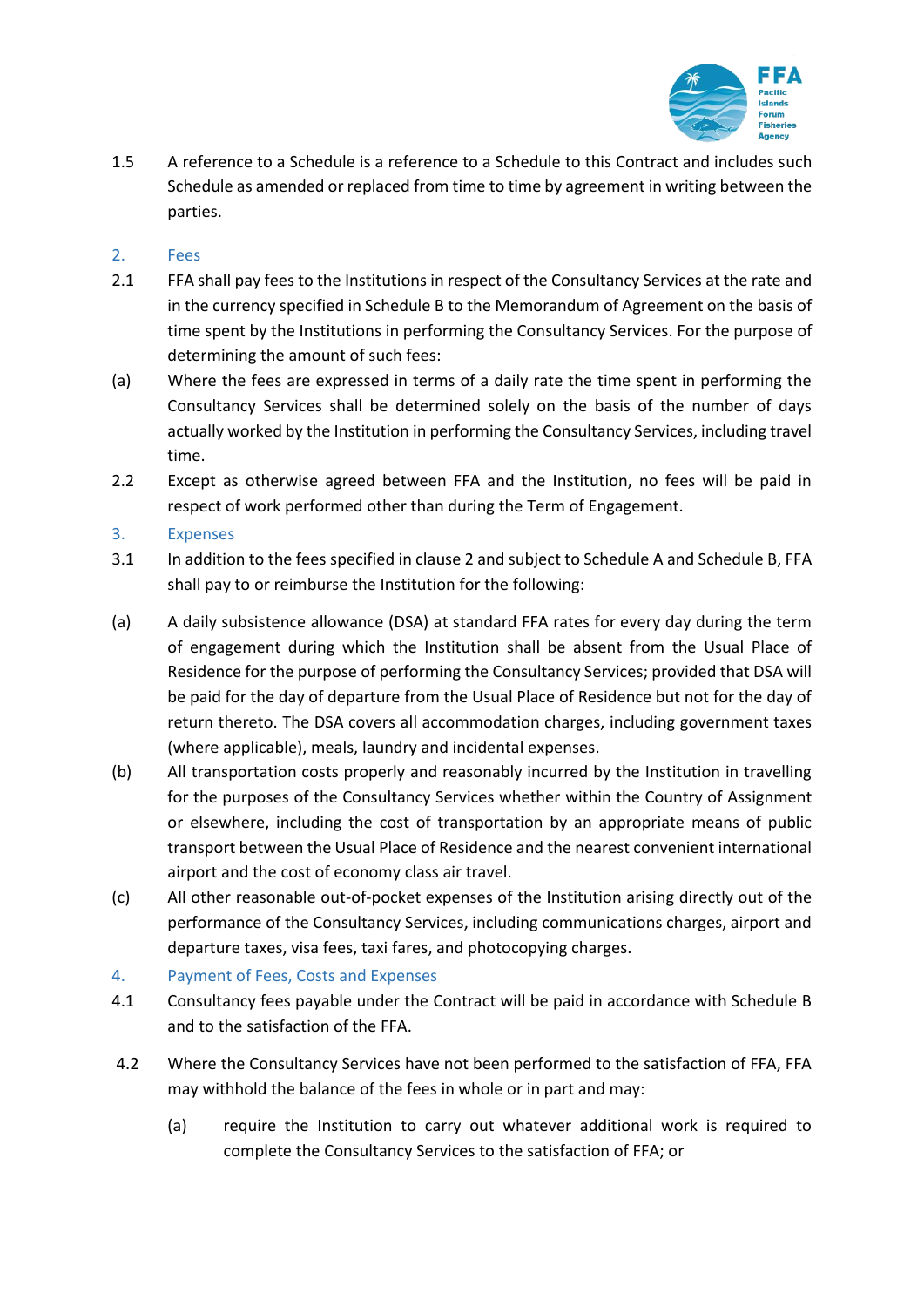

- (b) terminate the Contract forthwith without prejudice to any right of action or remedy which has accrued or which may accrue in favour of FFA.
- 4.3 Printing and distribution costs and reimbursable costs and expenses referred to in clause 3 shall be paid by FFA upon written application made by the Institution to FFA, supported by such receipts or other evidence as FFA may reasonably require to establish that that the expenditure was incurred in the amount and currency and in the manner claimed.
- 4.5 Unless otherwise agreed between the Institution and FFA, the fees shall be paid in the currency specified in Schedule B. All out-of-pocket expenses shall be paid either in the currency in which the same were incurred or in Solomon Island dollars or partly in one currency and partly in the other, as FFA shall reasonably determine in consultation with the Institution.
- 4.6 Whenever it shall be necessary to determine the equivalent of an amount in one currency in terms of another, the conversion shall be made at the rate which FFA shall determine was applicable at the time and place when the Institution incurred the expenditure or converted currency into the currency of expenditure, whichever first occurred.
- 5. Medical and Insurance

All medical and insurance costs shall be borne by the Institutions and FFA shall be under no liability in respect of medical expenses of the Institutions.

- 6. Indemnity
- 6.1 Subject to the provisions of this Contract, the Institutions shall at all times indemnify and hold harmless FFA, its officers, employees and agents (in this clause referred to as "those indemnified") from and against any loss (including legal costs and expenses on a solicitor/own client basis), or liability, reasonably incurred or suffered by any of those indemnified arising from any claim, suit, demand, action or proceeding by any person against any of those indemnified where such loss or liability was caused by any wilful, unlawful or negligent act or omission of the Institution in connection with this Contract.
- 6.2 The Institutions' liability to indemnify FFA under clause 6.1 shall be reduced proportionately to the extent that any act or omission of FFA or its officers, employees or agents contributed to the loss or liability.
- 6.3 The indemnity referred to in clause 6.1 shall survive the expiration or termination of this Contract.
- 7. General Covenants
- 7.1 The Institutions covenant and agree that:
	- (a) During the Term of Engagement, they shall devote the whole of their time and attention to the performance of the Consultancy Services and shall at all times act with due diligence and efficiency and in accordance with the Terms of Reference. They shall make or assist in making all such reports and recommendations as may be contemplated by the Terms of Reference and shall at all times cooperate with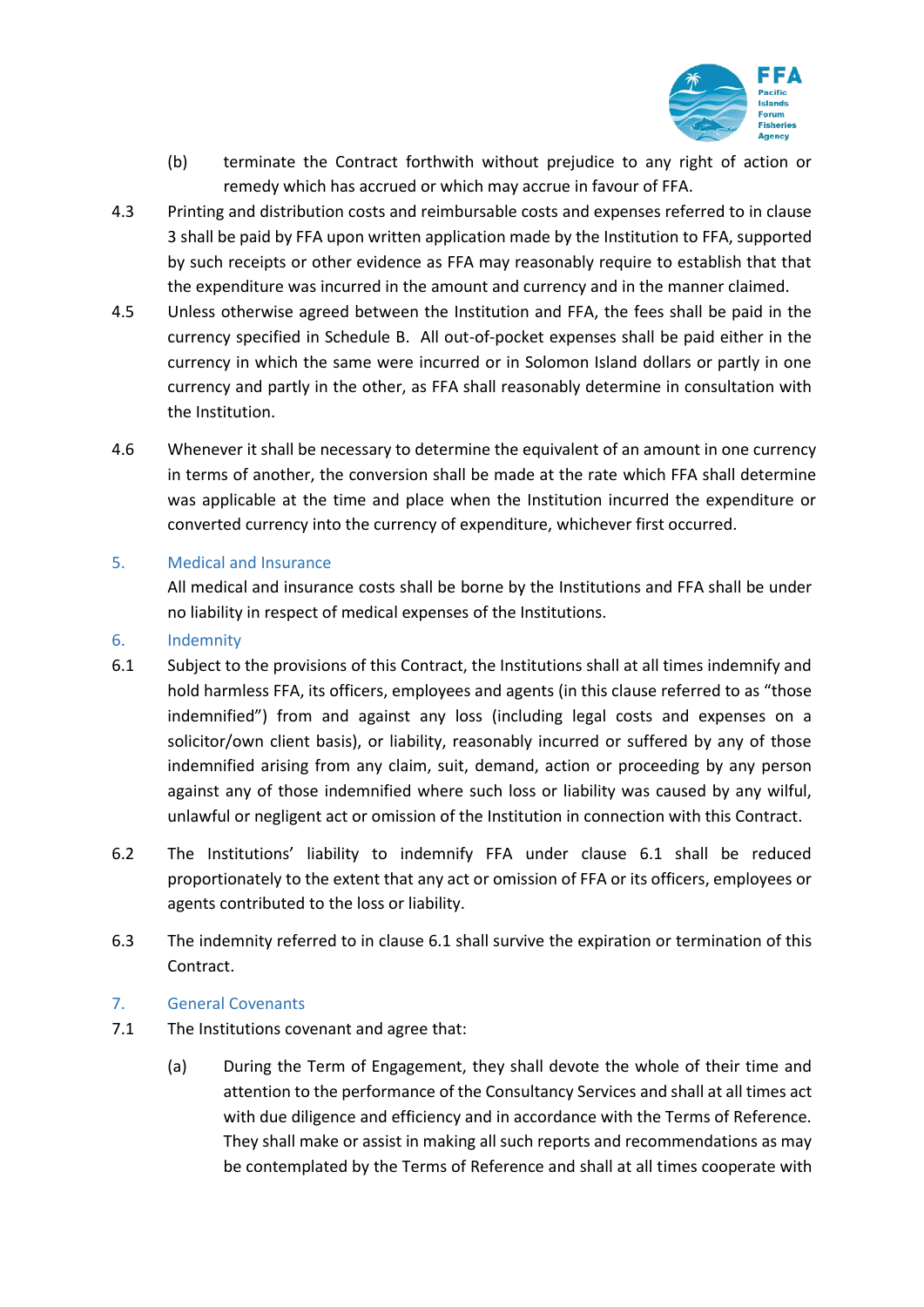

FFA, its employees and agents. After the termination of the engagement they shall continue to cooperate with FFA to such reasonable extent as may be necessary to clarify or explain any reports or recommendations made by them.

- (b) At all times they shall act with appropriate propriety and in particular, refrain from making any public statement concerning the Consultancy Services without the prior approval of FFA.
- (c) They shall have no authority to commit FFA in any way whatsoever and shall make this clear as circumstances warrant.
- (d) They shall report immediately to FFA any circumstances or events which might reasonably be expected to hinder or prejudice the performance of the Consultancy Services, including circumstances and events relating to his transportation and accommodation.
- (e) All reports, notes, drawings, specifications, statistics, plans and other documents and data compiled or made by the Institution while performing the Consultancy Services shall be the property of FFA and upon termination of the engagement shall be disposed of as FFA may direct. The Institution may retain copies of such documents and data but shall not use the same for purposes unrelated to the Consultancy Services without the prior approval of FFA.

## 8. Conflict of Interest

- 8.1 The Institutions warrants that, to the best of their knowledge, at the date of signing this Contract, no conflict of interest exists or is likely to arise in the performance of his obligations under this Contract.
- 8.2 If during the Term of Engagement, a conflict of interest arises, or appears likely to arise, the Institutions undertake to notify FFA immediately in writing and to take such steps as FFA may reasonably require to resolve or otherwise deal with the conflict. If the Institutions fail to notify FFA or are unable or unwilling to resolve or deal with the conflict as required, FFA may terminate this Contract in accordance with the provisions of clause 10.
- 8.3 The Institutions shall not engage in any activity or obtain any interest during the Term of Engagement that is likely to conflict with or restrict the Institution in providing the Consultancy Services to FFA fairly and independently.

## 9. Disclosure of Information

- 9.1 The Institutions shall not, without the prior written approval of FFA, disclose to any person other than FFA, any Confidential Information. In giving written approval, FFA may impose such terms and conditions as it thinks fit.
- 9.2 FFA may at any time require the Institutions to give a written undertaking, in a form required by FFA, relating to the non-disclosure of Confidential Information. The Institutions shall promptly arrange for all such undertakings to be given.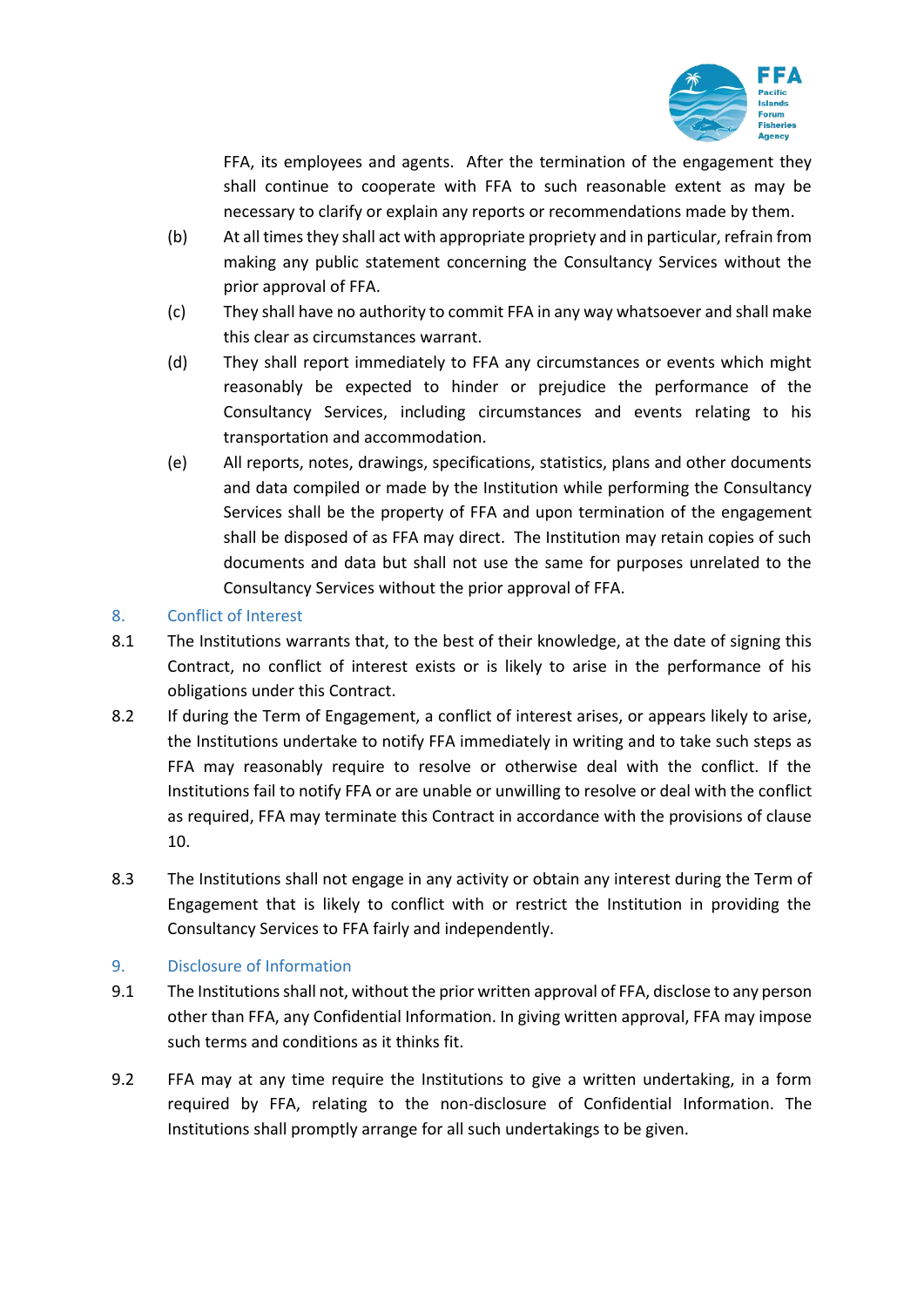

9.3 The obligation on the Institutions under this clause shall not be taken to have been breached where the information referred to is legally required to be disclosed.

### 10. Termination

- 10.1 FFA may, at any time by written notice, terminate this Contract in whole or in part. If this Contract is so terminated, FFA shall be liable only for:
	- (a) payment under the payment provisions of this Contract for Consultancy Services rendered before the effective date of termination; and
	- (b) subject to clauses 10.3 and 10.4, any reasonable costs incurred by the Institutions and directly attributable to the termination or partial termination of this Contract.
- 10.2 Upon receipt of a notice of termination the Institutions shall:
	- (a) stop work as specified in the notice;
	- (b) take all available steps to minimize loss resulting from that termination;
	- (c) continue work on any part of the Consultancy Services not affected by the notice.
- 10.3 In the event of partial termination FFA's liability to pay fees under Schedule B shall, in the absence of agreement to the contrary, abate proportionately to the reduction in the Consultancy Services.
- 10.4 FFA shall not be liable to pay compensation in an amount which would, in addition to any amounts paid or due, or becoming due, to the Institutions under this Contract, together exceed the total fees set out in Schedule B.

#### 11. Default

11.1 If either party is in default under this Contract on account of the failure to perform or observe any obligation or undertaking to be performed or observed on its part under this Contract, the party not in default may terminate this Contract in whole or in part without prejudice to any right of action or remedy which has accrued or which may accrue in favour of either party.

#### 12. Waiver

12.1 A waiver by either party in respect of any breach of a condition or provision of this Contract shall not be deemed to be a waiver in respect of any continuing or subsequent breach of that provision, or breach of any other provision. The failure of either party to enforce at any time any of the provisions of this Contract shall in no way be interpreted as a waiver of such provision.

#### 13. Notices

- 13.1 Any notice, request or other communication to be given or served pursuant to this Contract shall be in writing and dealt with as follows:
	- (a) if given by the Institutions to FFA, addressed and forwarded to the Director-General, Forum Fisheries Agency, P.O. Box 629, Honiara, Solomon Islands. Fax: (+677) 23995.
	- (b) if given by FFA to the Institutions, signed by the Director-General or Deputy Director–General and forwarded to the Institution at the Usual Place of Residence.